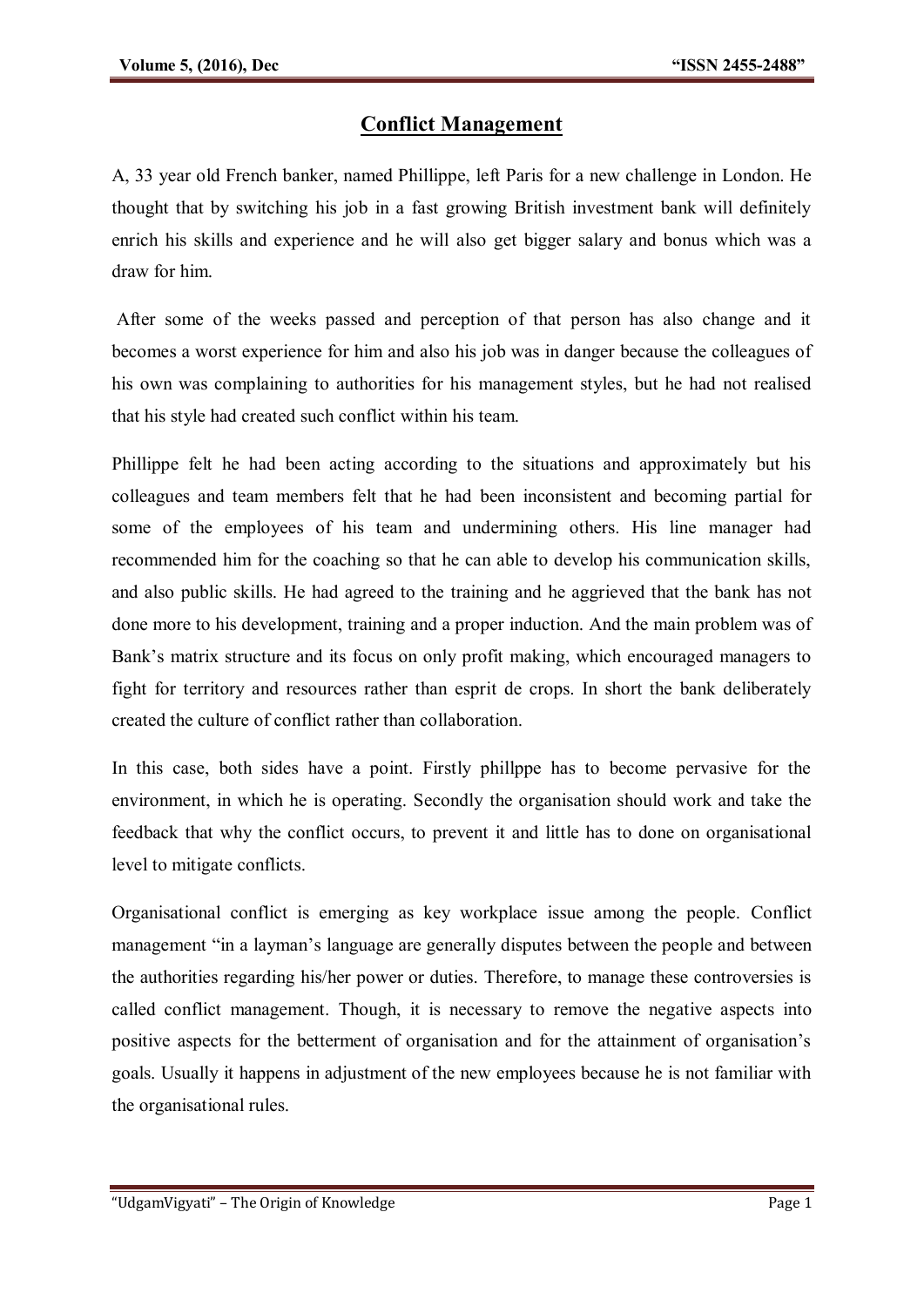There is a lack of skills or will to deal with conflicts and have many theories as to why it occurs and what happens when it take root. From being unwelcome distractions, conflict in a team or department can quickly spread, to damage relationships, lower productivity and morale and in extreme cases leads absenteeism, sabotage, litigation and even strikes. So why so many people experiencing conflict at work? There are two factors:

Firstly, the matrix structure adopted by many organisation has resulted in unclear reporting lines, increased competition for resources and also managers try to develop an appropriate management style.

Secondly, globalisation has caused change and restricting so that businesses operate more flexibility. There has been a rapid growth in virtual teams, people from different backgrounds and cultures working across vast regions and time zones. E-mail and electronic communications are the most practical ways to communicate, but these can be anonymous and lead to misunderstanding.

In addition to matrix managements styles and globalisation there are some more sources of conflicts including:

Different cultures and assumptions, differing values, opinions and beliefs, lack of sensitivity and discrimination against caste, creed, gender, race, education and ability, poor people skills especially communication, volatile, fast changing workplaces, limits on resources, physical and psychological.

- What are the ways to manage conflicts?
- How can managers ensure that it does not escalate out of control?

According to the Thomas – kilmann conflict instrument, there are five ways to manage conflicts:

- **1. Forcing:** using your formal authority or power to satisfy your concerns without regard to the other party's concerns.
- **2. Accommodating:** allowing the other party to satisfy their concerns while neglecting your own.
- **3. Avoiding:** not paying attention to the conflict and not taking any action to resolve it.
- **4. Compromising:** attempting to resolve the conflict by identifying a solution that is partially satisfactory to both parties but completely satisfactory to neither.